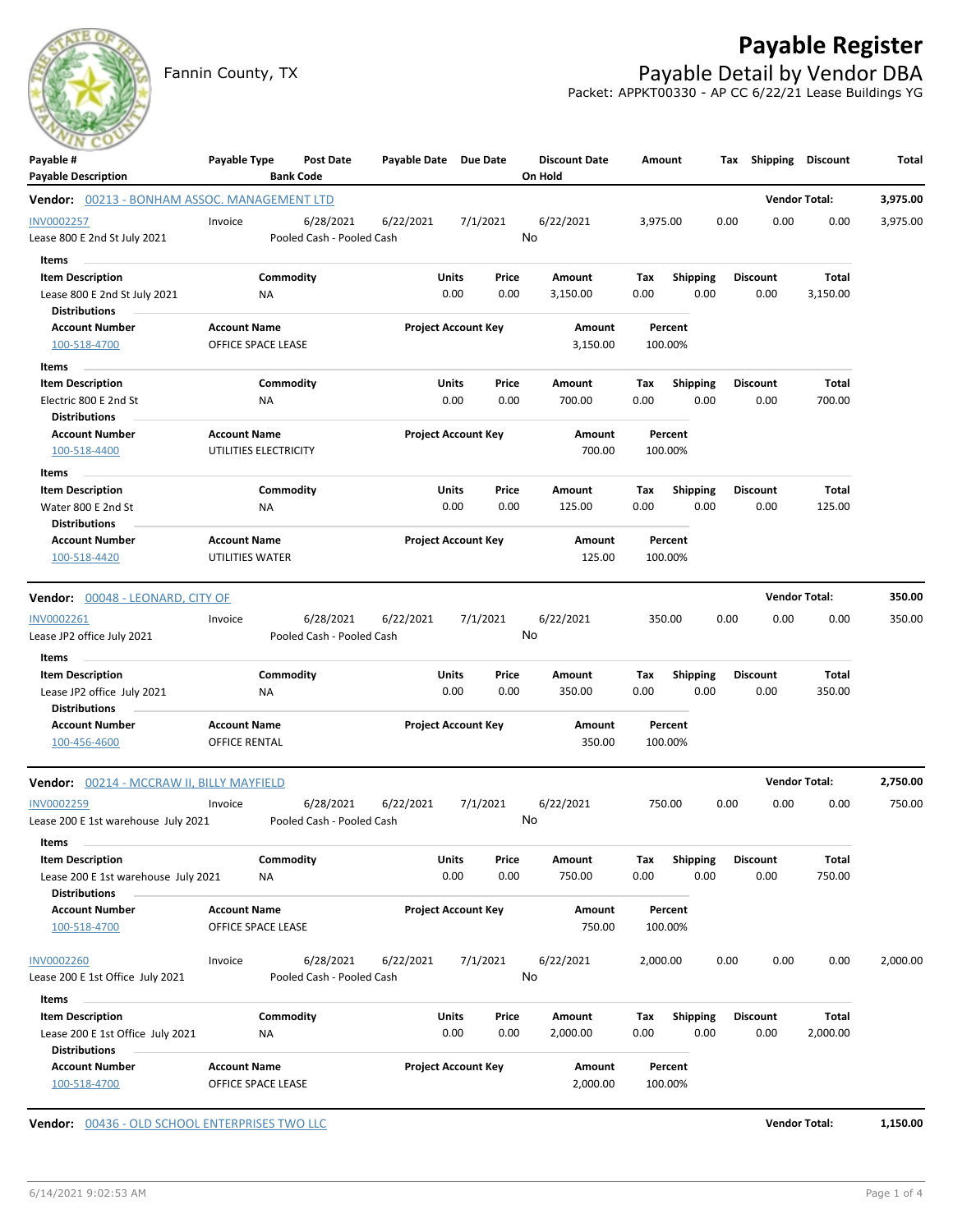| <b>Payable Register</b>           |                     |                           |                     |                            |       |                      |          |                 |      |                 | Packet: APPKT00330 - AP CC 6/22/21 Lease Buildings YG |          |
|-----------------------------------|---------------------|---------------------------|---------------------|----------------------------|-------|----------------------|----------|-----------------|------|-----------------|-------------------------------------------------------|----------|
| Payable #                         | Payable Type        | <b>Post Date</b>          | <b>Pavable Date</b> | Due Date                   |       | <b>Discount Date</b> | Amount   |                 | Tax  | Shipping        | <b>Discount</b>                                       | Total    |
| <b>Payable Description</b>        |                     | <b>Bank Code</b>          |                     |                            |       | On Hold              |          |                 |      |                 |                                                       |          |
| <b>INV0002258</b>                 | Invoice             | 6/28/2021                 | 6/22/2021           | 7/1/2021                   |       | 6/22/2021            | 1,150.00 |                 | 0.00 | 0.00            | 0.00                                                  | 1,150.00 |
| Lease 108 E Sam Rayburn July 2021 |                     | Pooled Cash - Pooled Cash |                     |                            |       | No                   |          |                 |      |                 |                                                       |          |
| Items                             |                     |                           |                     |                            |       |                      |          |                 |      |                 |                                                       |          |
| <b>Item Description</b>           |                     | Commodity                 |                     | <b>Units</b>               | Price | Amount               | Tax      | <b>Shipping</b> |      | <b>Discount</b> | <b>Total</b>                                          |          |
| Lease 108 E Sam Rayburn July 2021 | <b>NA</b>           |                           |                     | 0.00                       | 0.00  | 1,150.00             | 0.00     | 0.00            |      | 0.00            | 1,150.00                                              |          |
| <b>Distributions</b>              |                     |                           |                     |                            |       |                      |          |                 |      |                 |                                                       |          |
| <b>Account Number</b>             | <b>Account Name</b> |                           |                     | <b>Project Account Key</b> |       | Amount               |          | Percent         |      |                 |                                                       |          |
| 100-518-4700                      | OFFICE SPACE LEASE  |                           |                     |                            |       | 1,150.00             |          | 100.00%         |      |                 |                                                       |          |
|                                   |                     |                           |                     |                            |       |                      |          |                 |      |                 |                                                       |          |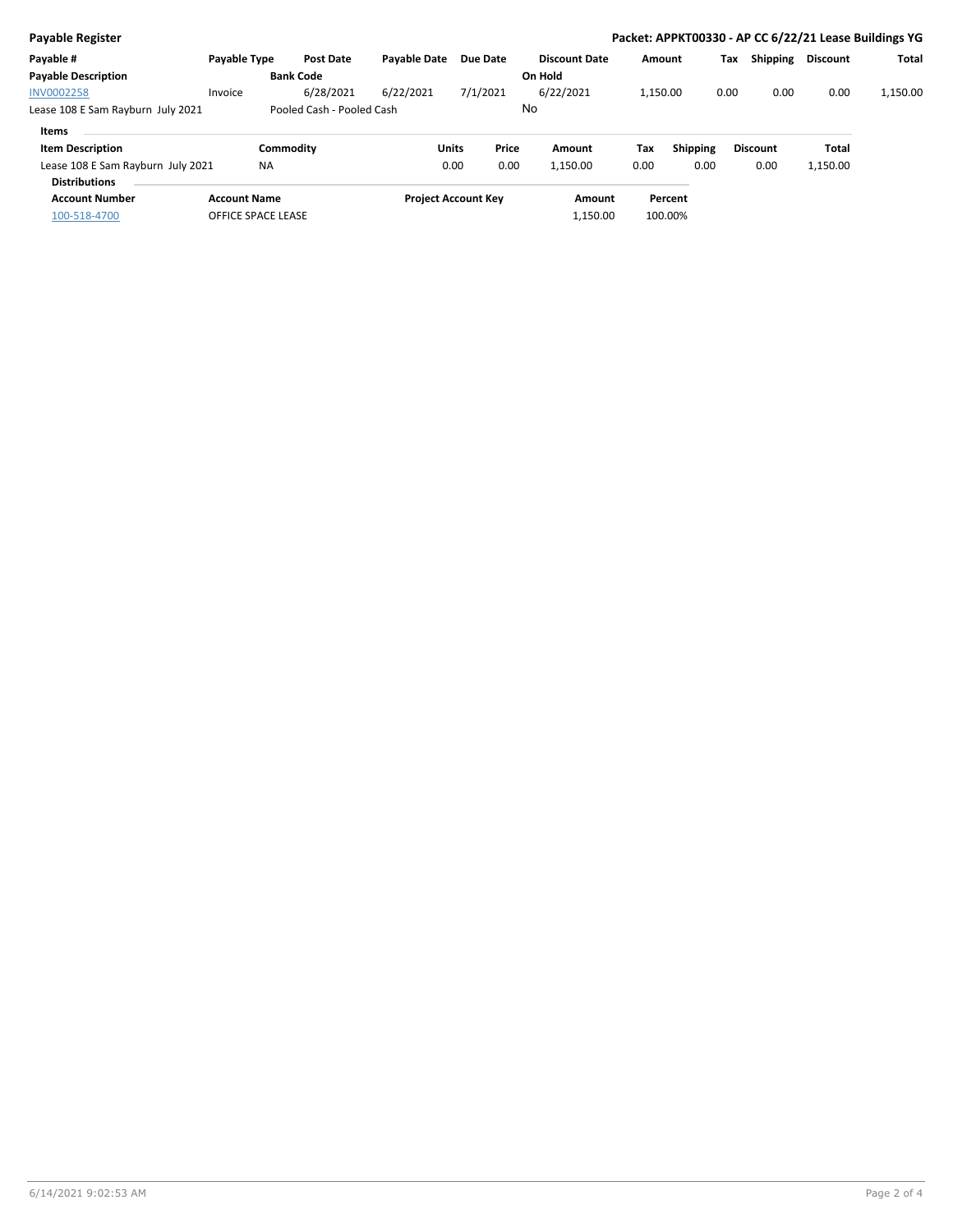## Payable Summary

| Type    | Count               | Gross    | Tax  | <b>Shipping</b> | <b>Discount</b> | <b>Total</b> | <b>Manual Payment</b> | <b>Balance</b> |
|---------|---------------------|----------|------|-----------------|-----------------|--------------|-----------------------|----------------|
| Invoice |                     | 8,225.00 | 0.00 | 0.OC            | 0.00            | 8,225.00     | 0.00                  | 8,225.00       |
|         | <b>Grand Total:</b> | 8.225.00 | 0.00 | 0.00            | 0.00            | 8,225.00     | 0.00                  | 8,225.00       |